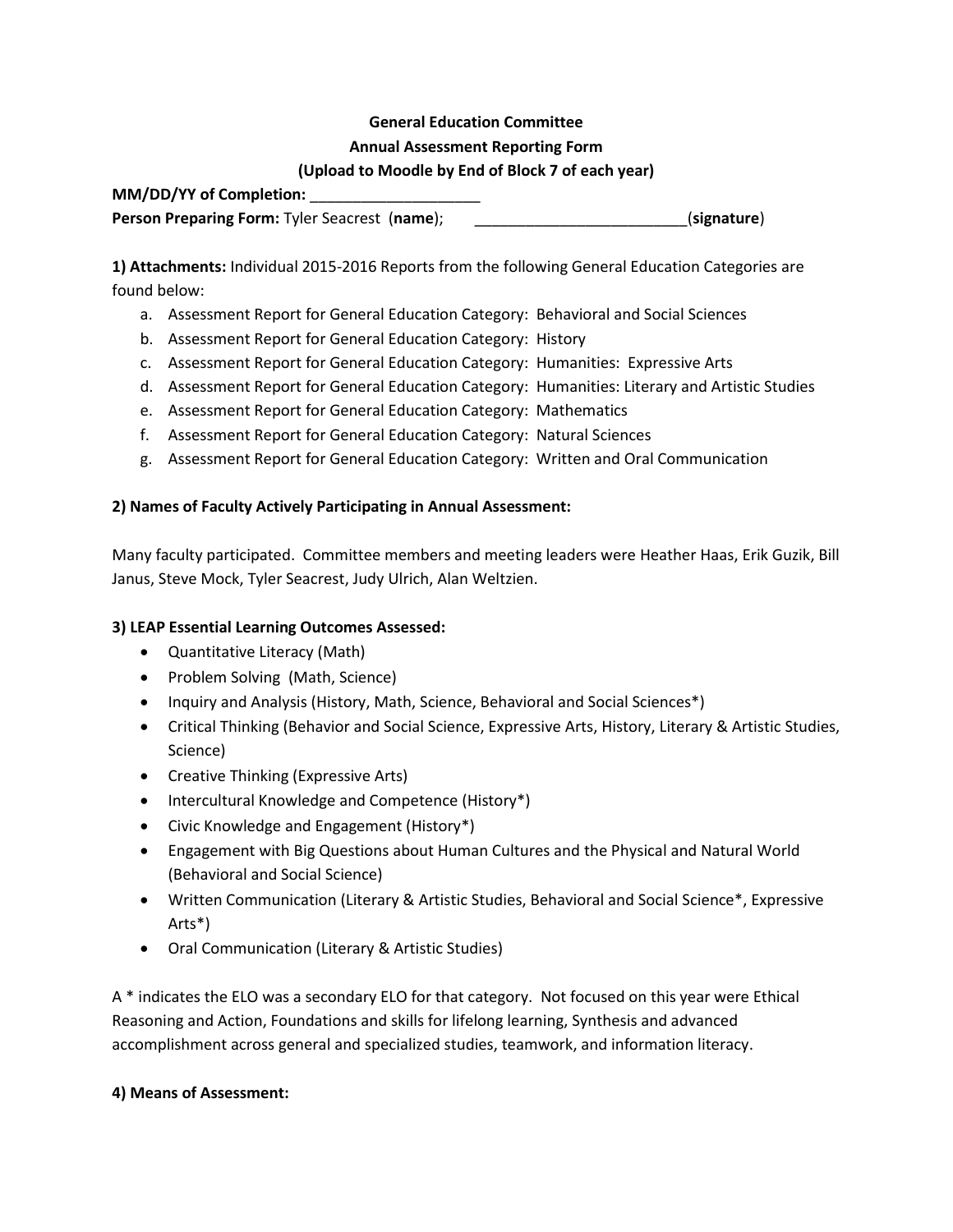During the last assessment cycle, an electronic tool was used for instructors to self-report data on the attainment of Essential Learning Outcomes (ELOs). The overall consensus regarding this survey was that it did not collect data that was meaningful for instructors or useful for the general education committee. Since a universally useful tool seems impossible at this point, instead we decided category areas and even instructors could use their own means of assessment. This has the benefit that each assessment will be customized to fit the needs of that area or instructor. This makes it harder to compare different categories, but this problem is inherent in the vast differences between academic disciplines and not due to an inadequate means of assessment.

It was suggested that perhaps a pre- and post-general education test could be designed to better capture what extent the program as a whole is meeting the ELOs. Here is a quote from the Behavior and Social Sciences report that captures a common sentiment:

"One instructor remarked that ELO attainment (in this case of Critical Thinking) appeared to be higher in a 200-level Gen Ed course that served more advanced majors as well as Gen Ed students. This suggests that achievement of these outcomes may develop as students progress through their college careers and that, as such, the course-by-course assessment of the attainment of these outcomes may not really provide a complete picture of students' achievements."

Most seem to agree capturing this general improvement would be valuable but we don't have the resources at this time to implement such a means of assessment.

#### **5) Area/s and Plan/s for Targeted Improvement:**

We want to give instructors more specific guidelines on how to generate meaningful quantitative data to assist in assessment. This will be a continuing topic of discussion at general education committee meetings.

As with many institutions we hope to convey to students that general education is not a haphazard collection of classes, but a unified program where they develop knowledge and skills useful for their career and broader life. Along these lines, we need to make further improvements in vertical (and horizontal) alignment of goals and outcomes. We've made a lot of improvement the last two years tying student learning outcomes (SLOs) to ELOs, but further improvements could be made here as well as linking SLOs and ELOs to the strategic plan and University mission statement. Since experiential learning is so central to the University mission statement, experiential learning should be emphasized on course syllabi and in course content. Bill Janus has created a course syllabus template for this vertical alignment and we will continue to make this example available for instructors.

Here are some other ideas that we will discuss at meetings next year:

 Develop an improved electronic reporting tool to make it easy to collect and maintain assessment data. This tool would be optional, as again, no tool will work for all category areas.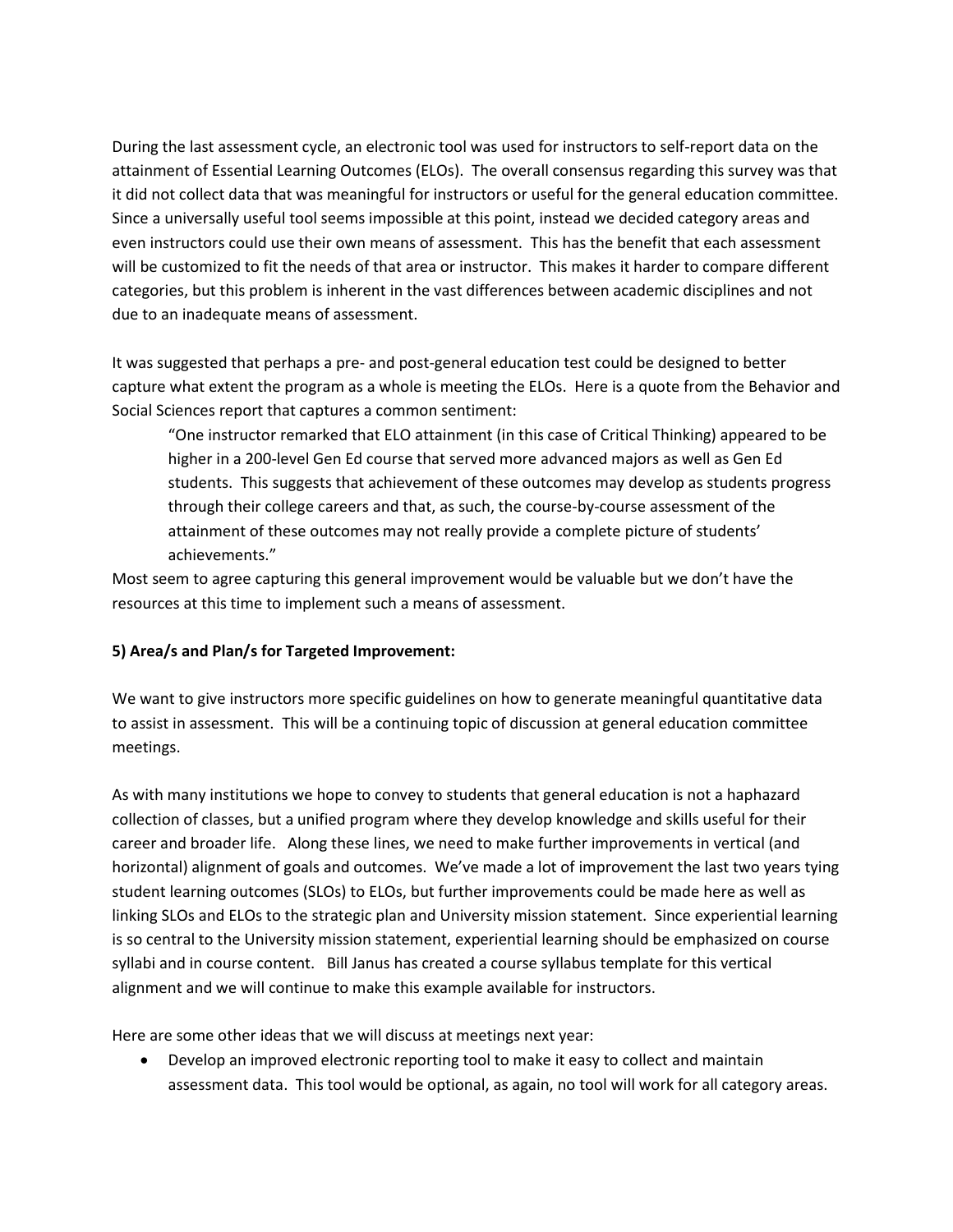- Schedule courses intended to improve written and oral communication skills early in student's college career may help in the attainment of other ELOs.
- Share rubrics for evaluating written and oral communication.
- Secure more resources for visiting faculty and field experiences. For the expressive arts category area, bringing in visiting artists and field trips are critical to support the university mission statement of experiential learning.

#### **6) Financial or Other Resources Necessary to Facilitate Planned Improvements:**

To make the improvements listed above, we'd appreciate

- more support from administration in the form of release time and clerical help to improve all aspects of assessment,
- the support of ITS to develop an electronic assessment reporting tool that can be easily implemented year after year, and
- increasing resources for visiting faculty and field trips to support experiential education.

Here are some other ways resources could be directed to improve general education:

- Support more tenure track lines for increase stability in staffing,
- Increase the library budget,
- Continue improvements in data and wireless infrastructure, and
- Increase faculty development funds.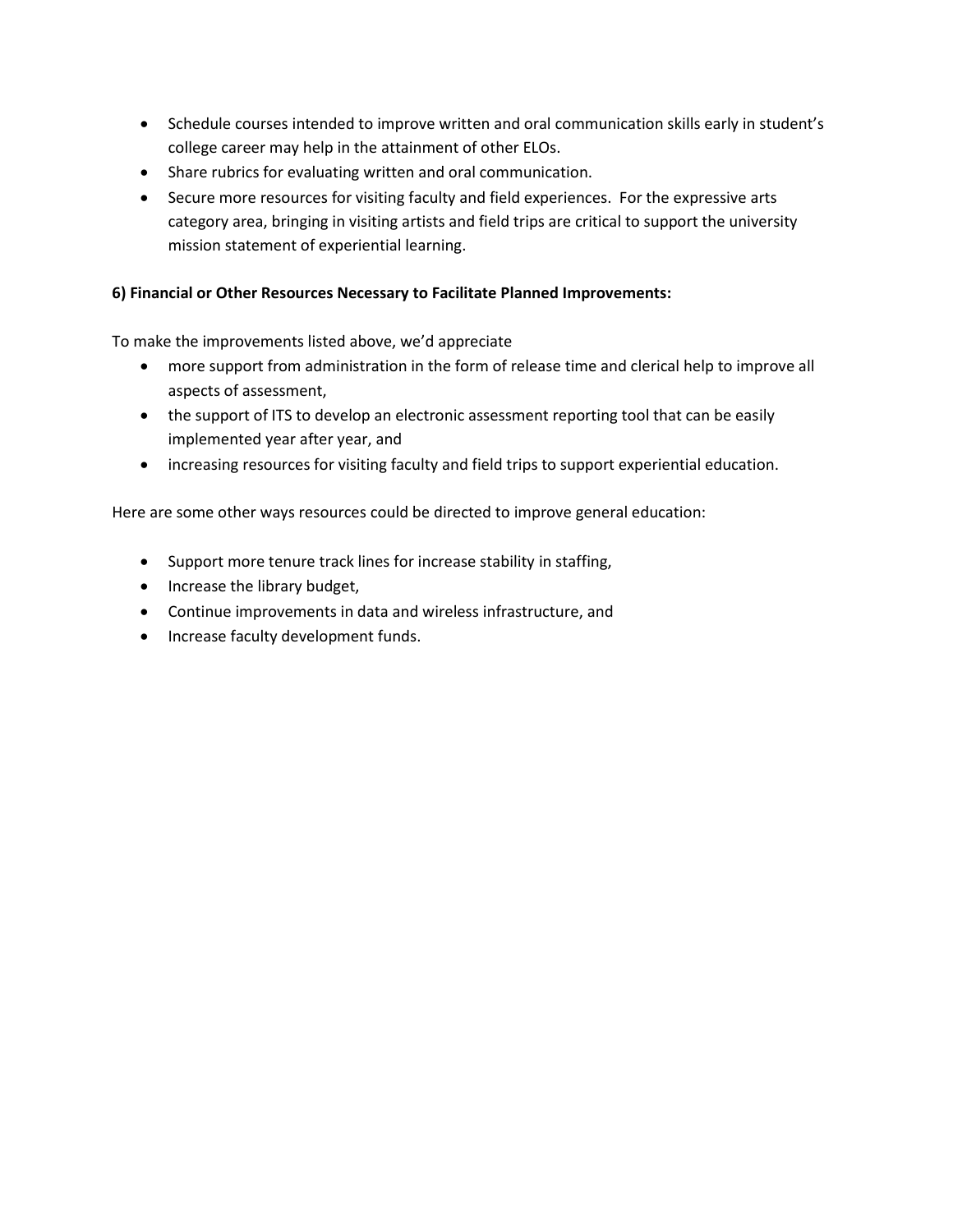# Assessment Report for General Education Categories

**General Education Category:** Social & Behavioral Sciences **Time & date of meeting:** online communication

**Attendance:** Janelle Handlos, Bonnie Graham, Heather Haas, Mark Krank, Amanda Richmond, Michael Francisconi, Estee Aiken

# **What are the primary LEAP essential learning outcomes (ELOs) that define courses that belong to your general education category?**

\*Engagement with Big Questions about Human Cultures and the Physical and Natural World \*Critical Thinking

#### **To what degree were these ELOs attained by your program area?**

The degree to which these ELOs were attained appeared to vary considerably not only across students but also across courses. Most instructors, however, appeared to be generally satisfied with the degree to which the outcomes had been achieved.

One instructor remarked that ELO attainment (in this case of Critical Thinking) appeared to be higher in a 200-level Gen Ed course that served more advanced majors as well as Gen Ed students. This suggests that achievement of these outcomes may develop as students progress through their college careers and that, as such, the course-by-course assessment of the attainment of these outcomes may not really provide a complete picture of students' achievements.

# **Are there any secondary LEAP ELOs you found that were addressed in a significant number of the courses from your general education category?**

\*Inquiry & Analysis \*Written Communication

The two major LEAP areas were also referenced, without focus on particular ELOs per se:

\*Personal & Social Responsibility \*Intellectual & Practical Skills

#### **To what degree were these ELOs attained by your program area?**

The degree to which these ELOs were attained appeared to vary considerably not only across students but also across courses. Most instructors, however, appeared to be generally satisfied with the degree to which the outcomes had been achieved.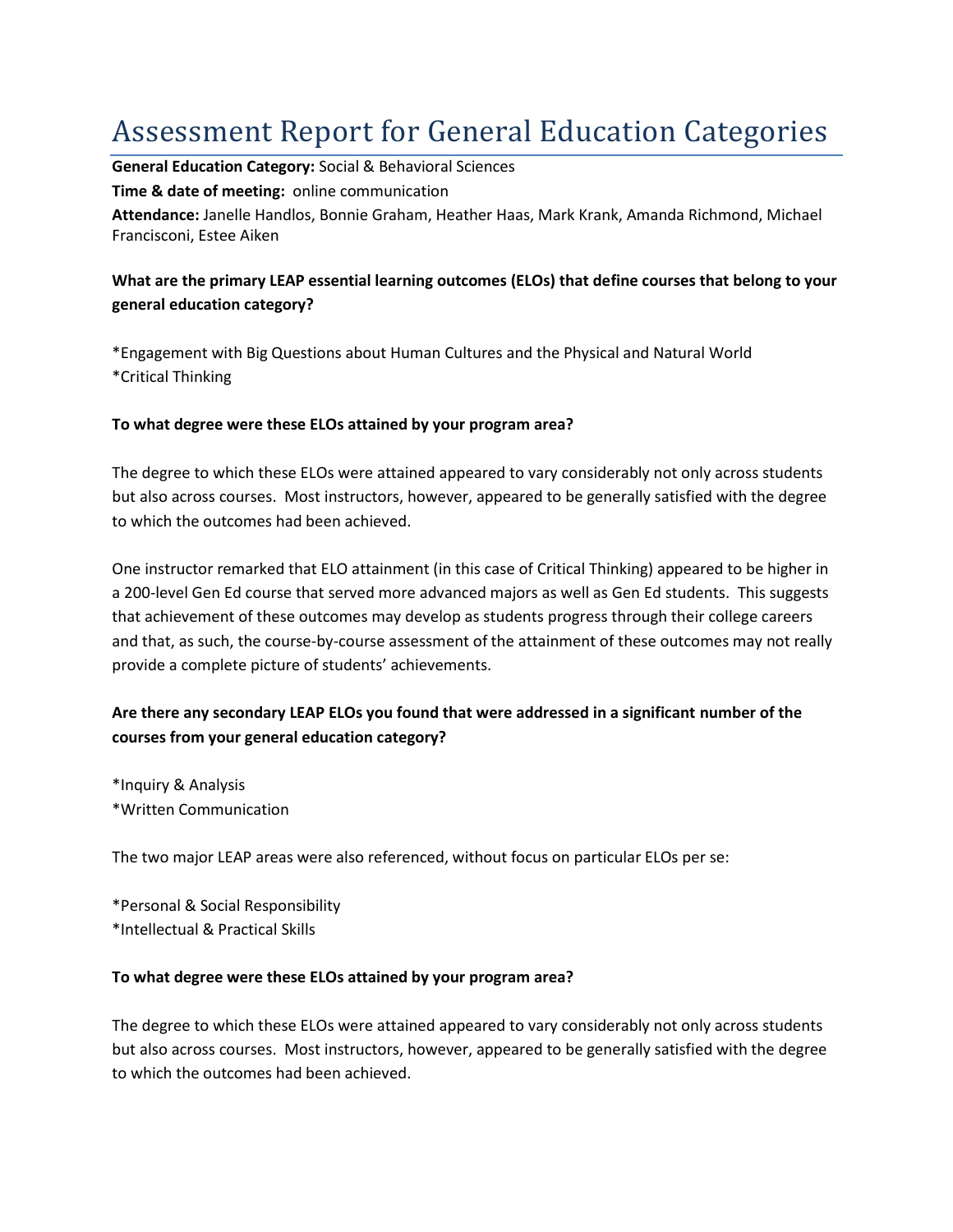#### **What other data did you discuss and what conclusions did you reach regarding that data?**

We did not emphasize other data, but we did try to identify the methods by which various faculty were assessing the achievement of these outcomes. The most common method appeared to be to assess the outcomes as a part of normal grading of course assignments and/or exams. Other faculty have tried or were planning to try post-test or pre-test/post-test assessment, and one had tried a student survey of perceptions of LEAP emphasis during the course. A number of faculty expressed a desire for more information on their assessment options.

## **Based on data that you analyzed and the conclusion you drew from this analysis, list all items that were chosen for action by your program area:**

Individual instructors will continue to refine course content to improve course outcomes and continue to try new techniques of assessment (two possibilities mentioned, for example, included using content analysis of essays to document growth in critical thinking, and surveying students about their perceptions regarding the extent to which the various LEAP outcomes were emphasized).

#### **Describe any follow-up on plans and actions from the previous assessment cycle in your program area.**

No items were previously identified for action in this area. Last year's report did, however, suggest including pre-post testing in courses as a means of determining ELO percentages, and several instructors who participated in this year's assessment report did indicate either using pre/post measures or planning to do so in the future.

The move away from using the Gen Ed Course Survey also responds to concerns about the structure of that survey and about the way that survey was implemented.

# **Provide any recommendations for items that require resources outside the control of your general education program area or require action on behalf of another general education action area (or academic unit).**

\*More intensive and earlier efforts to improve students' oral and written skills might help students achieve other LEAP outcomes.

\*Faculty need more information about the assessment process and options for assessing achievement of the LEAP objectives. This is especially true for those who are adjuncts or who teach online or only occasionally in the Gen Ed program but concerns about these issues were expressed by almost all faculty who participated.

\*There is some concern that individual course assessments may be the wrong level of analysis: Do we really think any individual course will significantly impact any of these outcomes? Isn't the question how the Gen Ed (and other courses) work TOGETHER to improve these outcomes? If so,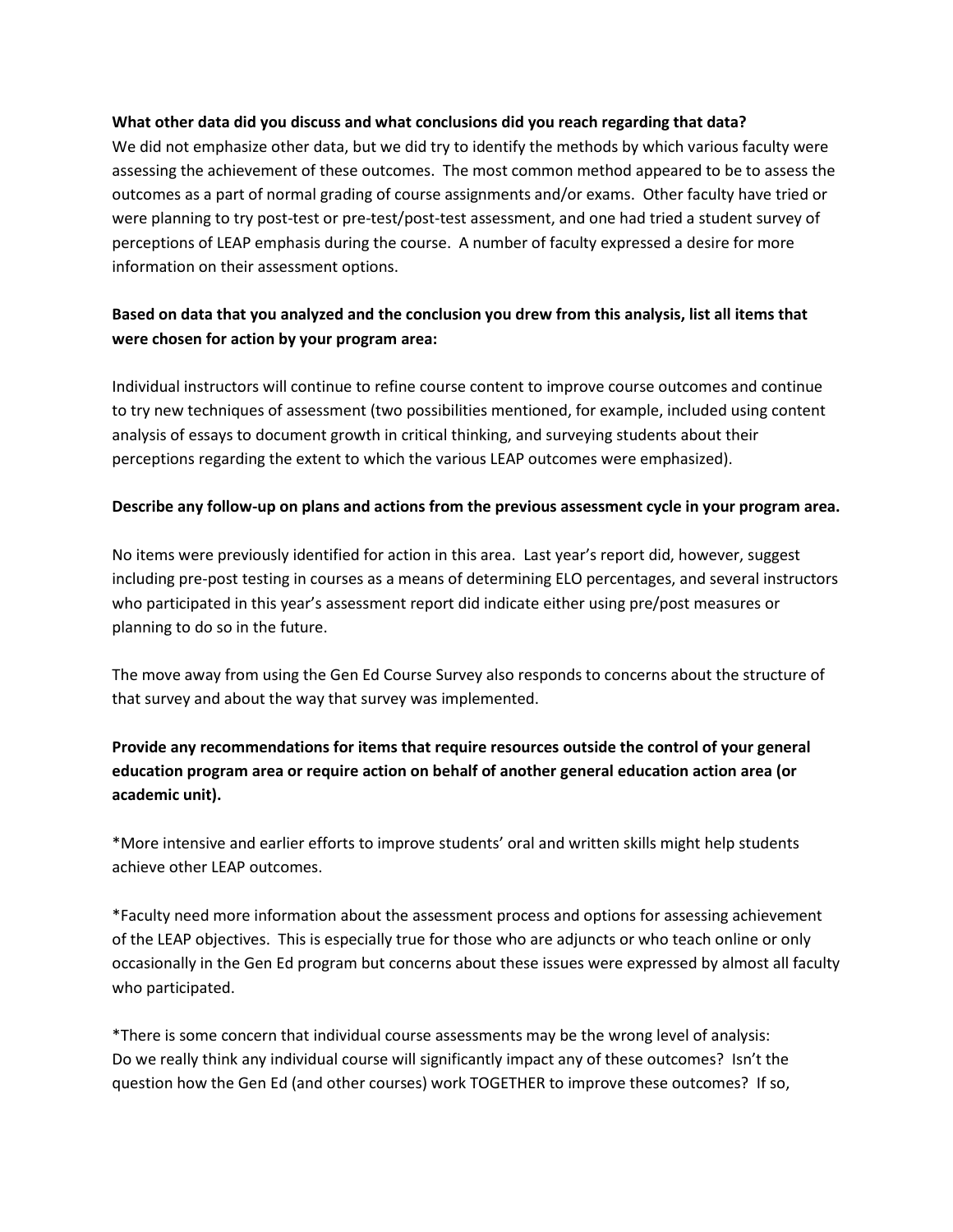shouldn't the assessment be done at the end of the Gen Ed program or college career rather than at the end of individual courses?

\*Greater administrative support of assessment efforts is needed: to the extent to which faculty must be saddled with the task of program assessment, the necessary clerical help and release time to do the job properly should be provided.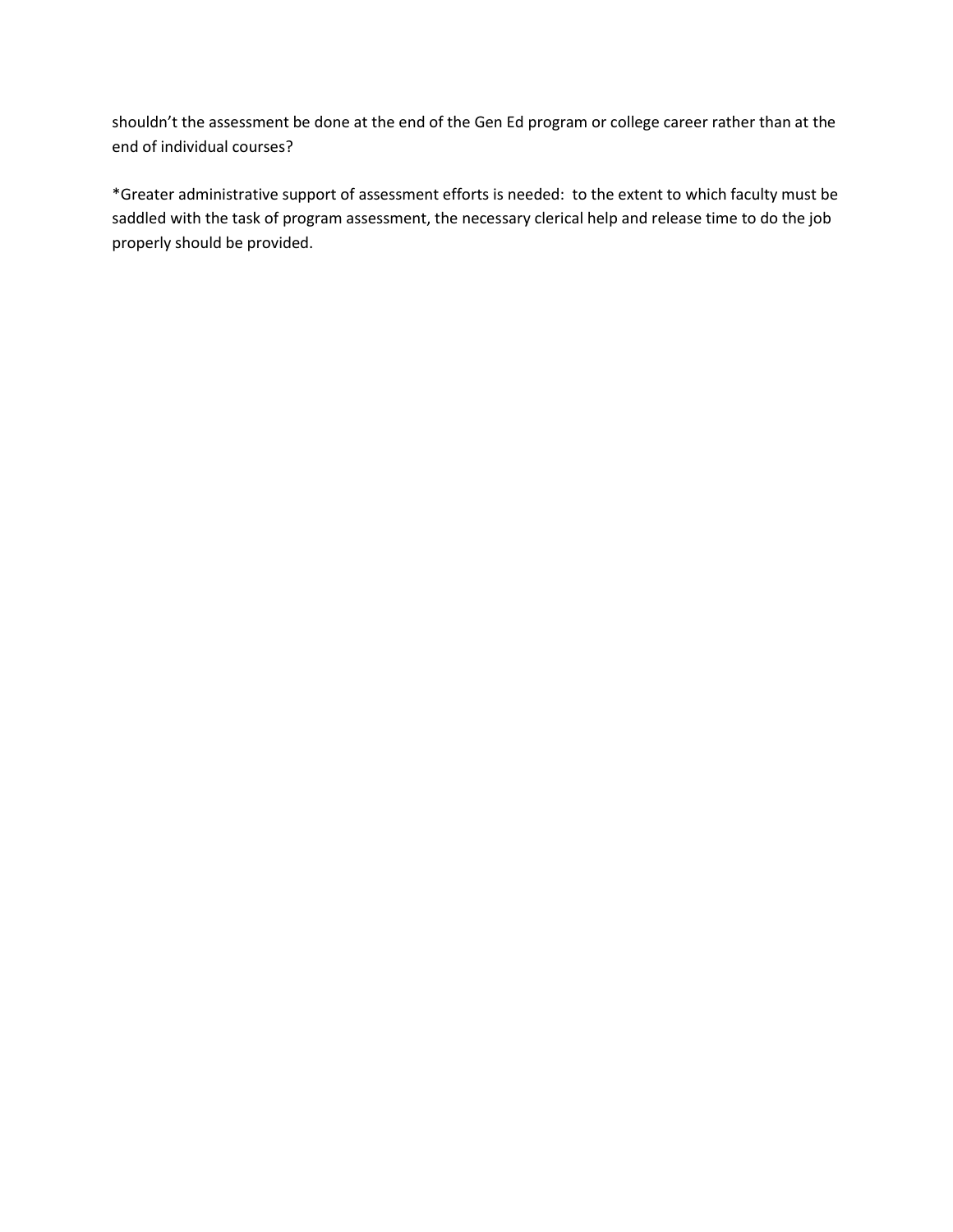**General Education Category:** History **Time & date of meeting:** 11:30pm, March 29, 2016 **Attendance:** John Hajduk, Bill Janus, Aaron Weinacht, Erin Zavitz, Elizabeth Borrowman

## **What are the primary LEAP essential learning outcomes (ELOs) that define courses that belong to your general education category?**

To maintain consistency in comparing outcomes from one reporting cycle to the next, the History faculty decided to retain the following as the primary LEAP ELOs, which were originally identified last year for the Behavioral & Social Sciences (of which History was considered a part):

1. Critical Thinking

2. Inquiry and Analysis

# **To what degree were these ELOs attained by your program area?**

Based on those assignments by individual faculty in their general education classes that directly measured the primary ELO's, we found the following success rates (percentage of students achieving satisfactory scores):

Elizabeth Borrowman: 80% achieved acceptable ratings (20/25) John Hajduk: 91.5% achieved acceptable ratings (43/47) Bill Janus: 69% achieved acceptable ratings (43/62) Aaron Weinacht: 75% achieved acceptable ratings (68/91) Erin Zavitz: 79.5% achieved acceptable ratings (59/74) Totals: 77.9 % achieved acceptable ratings (233/299)

Notes:

1. These figures do not include data from Block 8, during which two additional gen ed History classes were offered.

2. The range of students (year, age, experience, etc.) within Gen-Ed classes further complicates the accurate assessment of learning outcomes.

### **Are there any secondary LEAP ELOs you found that were addressed in a significant number of the courses from your general education category?**

Based on the available data and group consensus, last year the following secondary LEAP ELOs were identified for our category:

- 1. Intercultural Knowledge and Competence
- 2. Civic Knowledge and Engagement

We continue to encourage our students to embrace the Lifelong Learning ELO in our classes.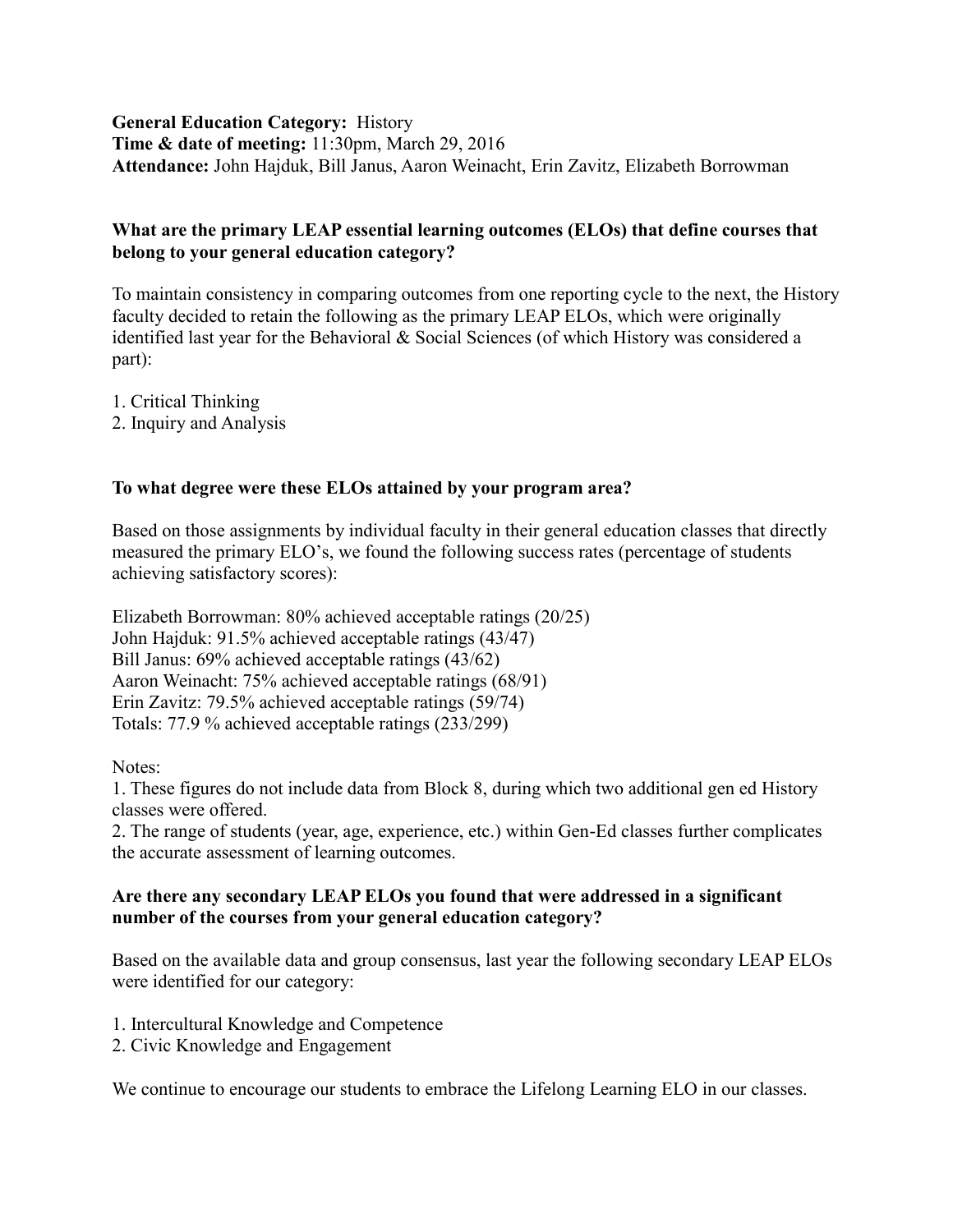# **To what degree were these ELOs attained by your program area?**

Success rates were essentially the same as for the primary ELO's, somewhat lower in some cases, and somewhat higher in others, but not by a significant amount in either direction.

#### **What other data did you discuss and what conclusions did you reach regarding that data?**

Our group discussed a number of additional issues that relate to the understanding and capture of relevant assessment data within Gen-Ed courses:

1. We discussed how the specific ELO's are broken down into component parts related to historical practice (research, primary source analysis, citation style, etc.) and how to balance those in computing success rates in meeting the outcomes.

2. We still feel (as reported last year) that the purpose and structure of our General Education program is somewhat in flux, making it difficult to standardize our systems of assessment. Gen-Ed courses require a consistent, coherent system of measuring outcomes, capable of generating actionable data.

3. Given that many of our students enter college level history classes with limited experience in the discipline (which is not uniformly required throughout high school curricula), and that there are no remedial programs like those in Math and Writing, it is unlikely that we will ever achieve 100% success rates in meeting ELO's.

# **Based on data that you analyzed and conclusion you drew from this analysis, list all items that were chosen for action by your program area:**

We will work next year on improving the precision with which we define our ELOs in the gen ed syllabi. We will also discuss and possibly develop a standard assignment that can be integrated into all our gen ed courses to provide a reliable point of comparison in evaluating the respective outcomes.

### **Describe any follow-up on plans and actions from the previous assessment cycle in your program area.**

None.

**Provide any recommendations for items that require resources outside the control of your general education program area or require action on behalf of another general education action area (or academic unit).**

None.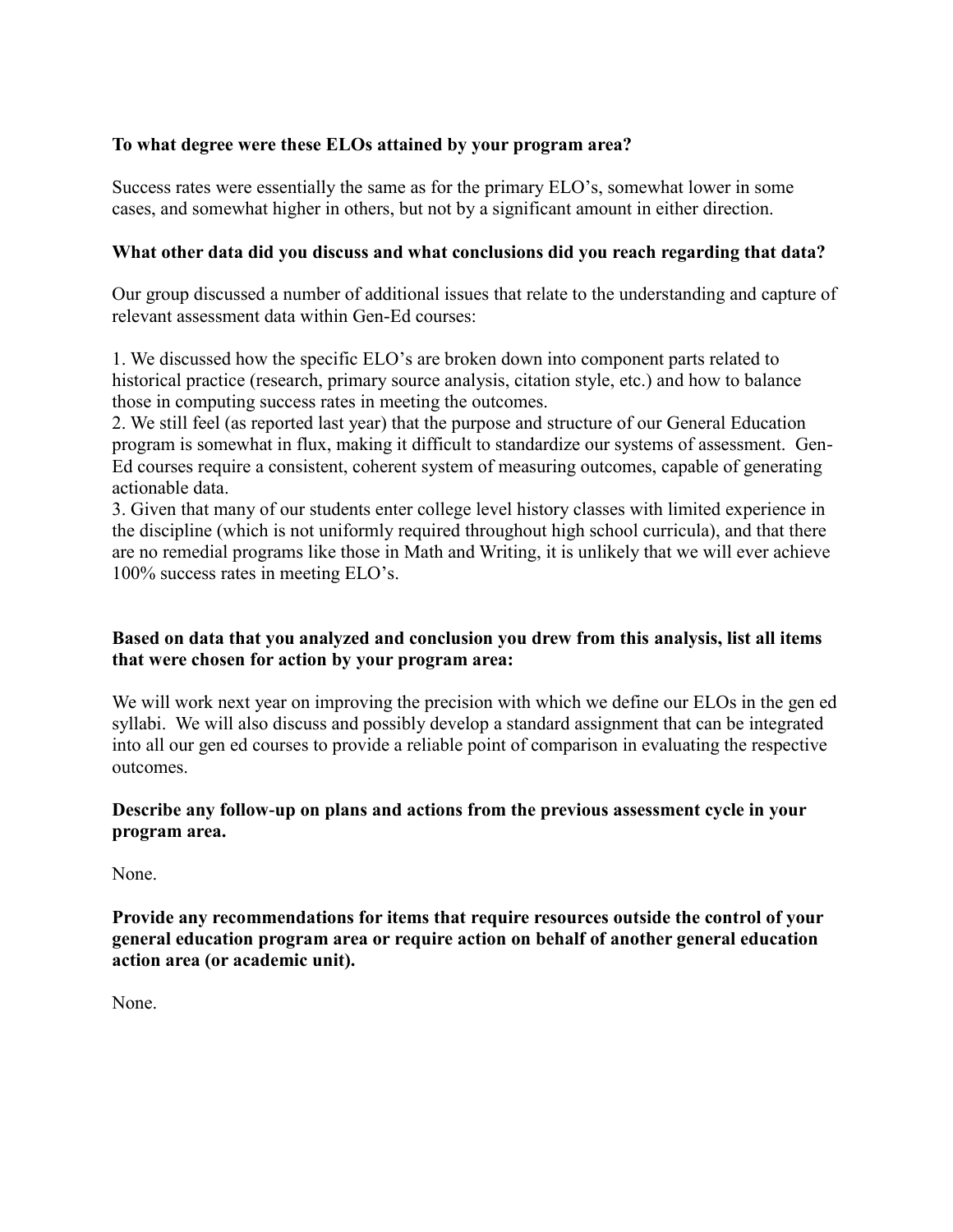# **Assessment Report for General Education Expressive Arts Category**

# **3.28.163:30pmMain Hall**

**Attendees: Judy Ulrich, Eva Mastandrea, Francis Davis, Michael Hengler, Brenna Saxton**

**Leading discussion & reporting: Judy Ulrich & Brenna Saxton.** 

**1. What are the primary LEAP essential learning outcomes (ELOs) that you propose to define courses that belong to the Expressive Arts category?**

Critical Thinking

Creative Thinking

## **During 2015-16, to what degree were these ELOs attained by your program area?**

- Eva (visual arts): Did not provide a number
- Francis (creative writing):

(I offer my students a significant amount of critical and creative thinking opportunities in my Introduction to Creative Writing 240 classes, fully meeting the ELO requirements.

These opportunities include, but are not limited to, writing major assignments (both individual projects, such as crafting a short story, and group work, such as writing and performing a tenminute play), Moodle discussion posts of published poems, workshop discussions of student work, and self-reflective cover letters included in a portfolio of work submitted by each student at the end of a block.)

- Michael (visual arts): Did not provide a number
- Judy (theatre):

Creative thinking  $-75\%$  -- as assessed by daily "What did I learn today?" journal entries; essay exam reflections on the creative work of peers, notable artists; and own creative work (improvisational drama, creating sculpture and architectural models; creating film story boards)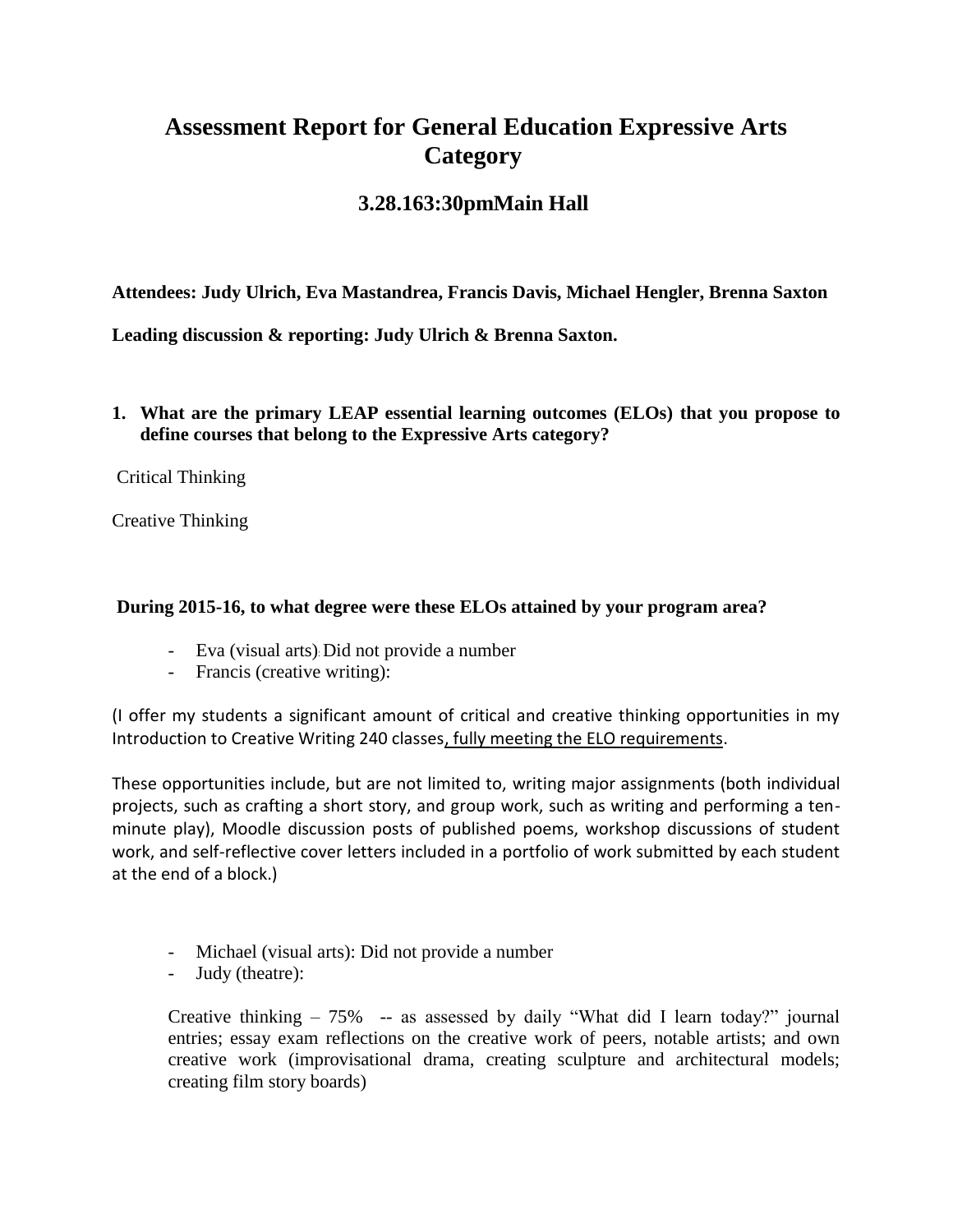Critical thinking  $-80\%$  -- as assessed by daily "What did I learn today?" journal entries; essay exam reflections on the creative work of peers, notable artists; and own creative work (improvisational drama, creating sculpture and architectural models; creating film story boards)

# **3. Are there secondary LEAP ELOs that you found to be addressed in a significant number of courses that belong to the Expressive Arts category?**

Not significantly, said Michael and Eva

Writing, said Judy and Fran

# **4. What other data did you discuss and what conclusions did you reach?**

We discussed the use of critiques (oral and written) by peers and professor; oral presentations;\sketchbooks and models; portfolios, self-evaluation; in-class and Moodle discussions; and before-and-after essays in assessing the expressive arts throughout each class. We have come to the conclusion that these high-taxonomy and progress-based tools competently assess how students meet class objectives and the LEAP essential learning outcomes.

# 5. **List the action items for your program area:**

- Add prerequisites to some of the visual arts classes
- Enforce attendance assignments for performances and guest speakers, Dances with Words, and the like
- Collaborate more between professors and courses (such as helping each other with resources and access to venues and inter-class projects)
- Track individual student progress and needs throughout the expressive arts GenEd category
- Reinforce themes being taught in other expressive arts classes and throughout the Gen Ed program
- Encourage GenEds to be completed by the end of sophomore year
- Implement linked courses

# **Describe any follow-up plans and actions from the previous assessment cycle in your program area:**

- Implemented a new 2-year certification and BA program for the Visual and Performance Arts department
- Hosted more diverse guests
- Acquired a performance arts fund to supplement budget
- Will soon begin construction for a third performance venue (Legacy Plaza)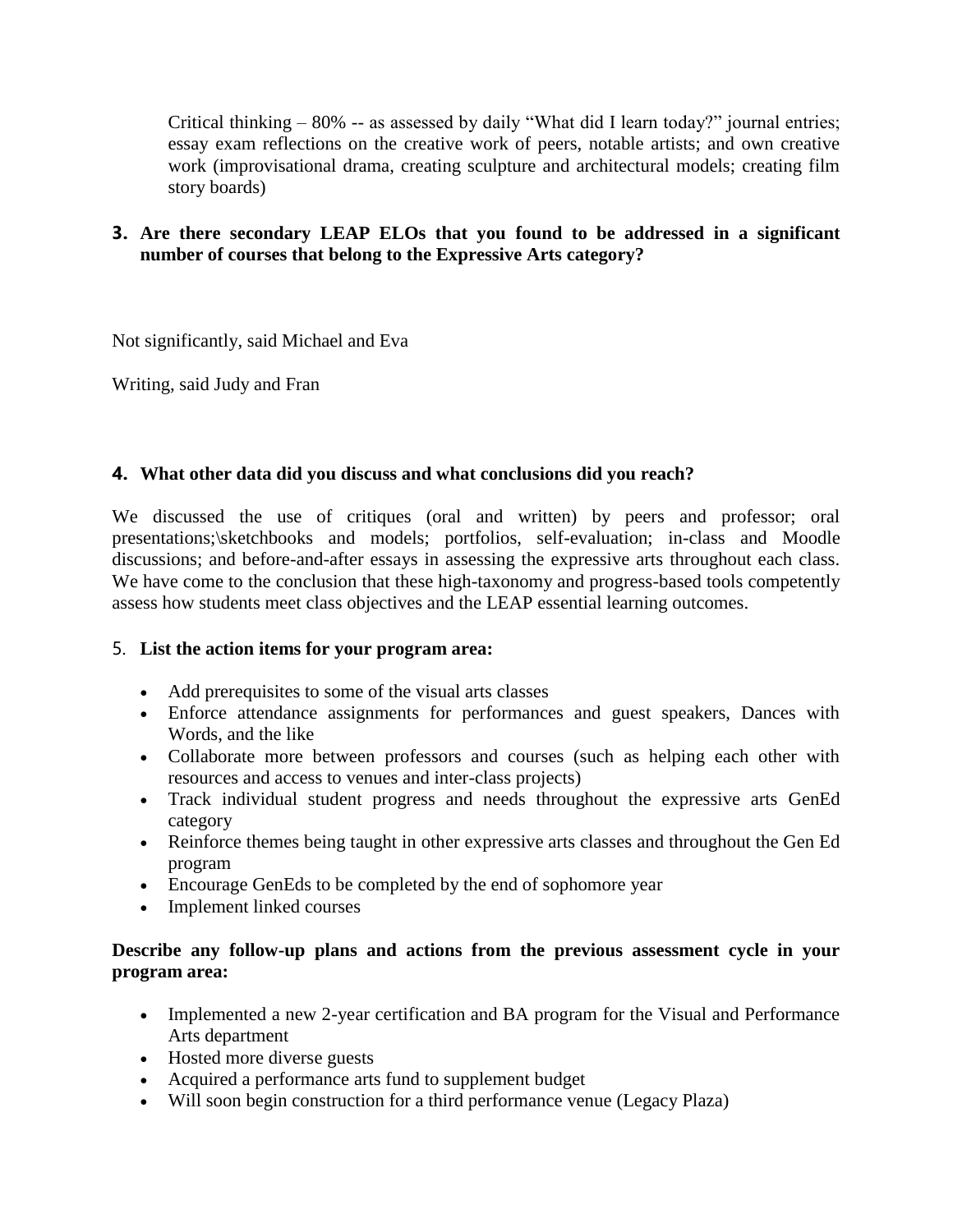- Continued to upgrade equipment
- Strong collaboration with drama and art clubs
- Created three new honors courses for Expressive Arts category
- Creative writing course students have published in the Twisted Ink online newsletter
- Adjusted courses and student interactions based on previous feedback, reports, and review of student success
- Proposed a new glass-blowing curriculum
- Created new performing arts series, with sponsorship by local business
- Continued growth in attendance by students at Dances With Words

### **Do you have any recommendations for items that need action above or outside of your General Education program area?**

- Continue visiting artists and writers programs
- If writing or oral skills to be part of Gen Ed program outcomes, they must be met through courses in which direct instruction is provided

#### **8. Were there any other issues and concerns you discussed?**

We discussed concern over the current budget cut and how that has effected courses and opportunities for creative exposure outside of campus. Department budgets have remained the same for decades or have decreased, which limits the number of field trips that can be afforded or validated fund-wise. Class fees and ticket sales (which have not increased in years), and the largess of the student senate (for guest artist support, student ticket-waivers to shows, club support [Twisted Ink, drama, music, and art club) cannot be counted on to support the academic program.

Faculty development funds and funds for travel to conferences needs to be increased.

There was also concern over the lack of tenure-track professors available. In order to have and give permanence to our faculty, we would like to encourage more tenure-track positions. We feel this would positively affect the expressive arts and General Education programs in general.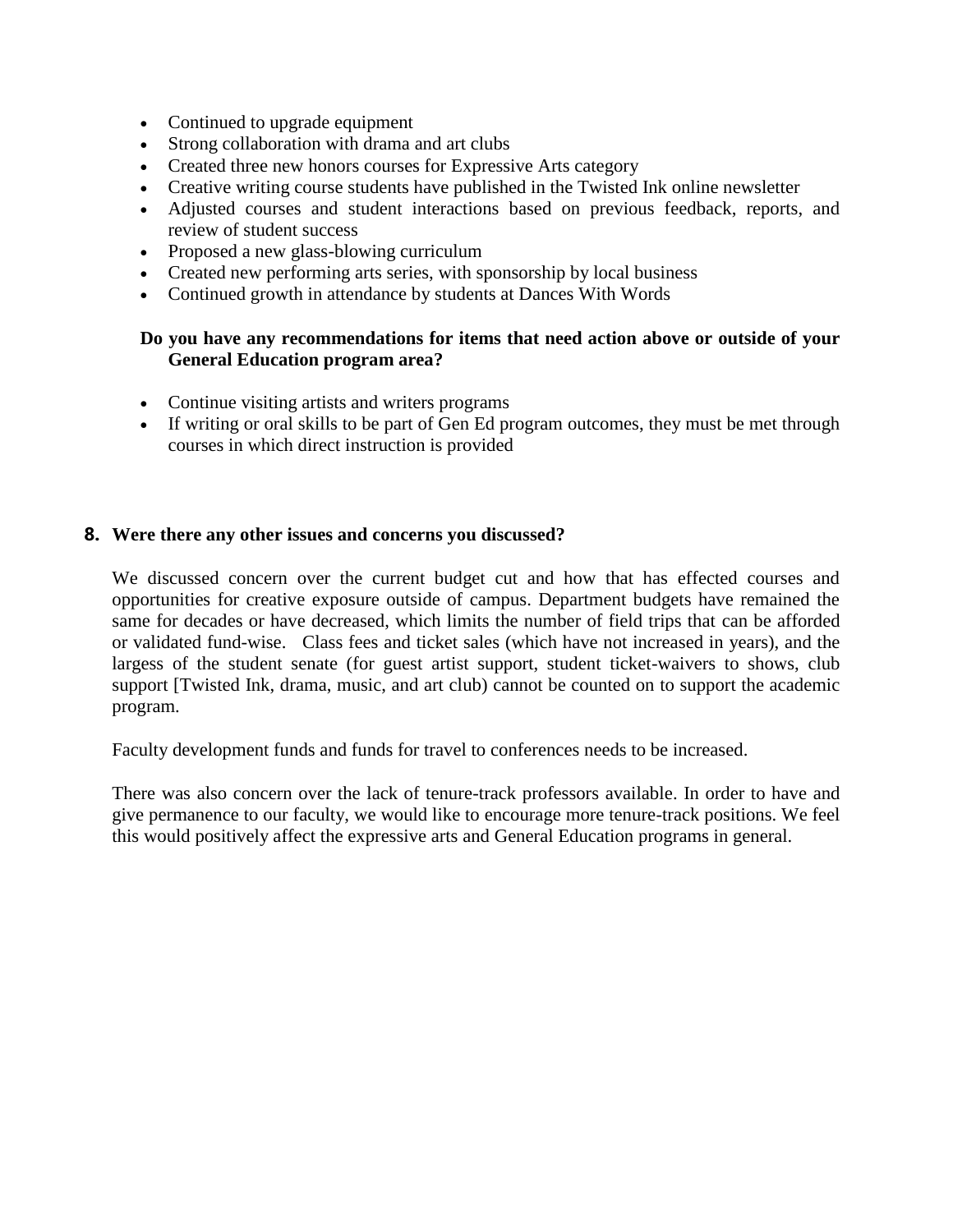# **Assessment Report for General Education**

# **LITERARY & ARTISTIC STUDIES Category**

**April 4, 2016 Main Hall 206**

**Attendees: Ashley Carlson, Brent McCabe, Delena Norris-Tull, Judy Ulrich**

**Leading discussion & reporting: Judy Ulrich** 

**1. What are the primary LEAP essential learning outcomes (ELOs) that you propose to define courses that belong to the Expressive Arts category?**

Written and oral communication skills

Critical Thinking

# **During 2015-16, to what degree were these ELOs attained by your program area?**

Written and oral communication skills

Brent: 85-90%

Judy: 80%

Critical Thinking

 Brent: 85-90% -- probably the best Music Lit class I've had so this is probably a conservative number for that course. (Also teaches History of Rock & Roll in this category)

Judy: 75%

(Others declined to give numbers)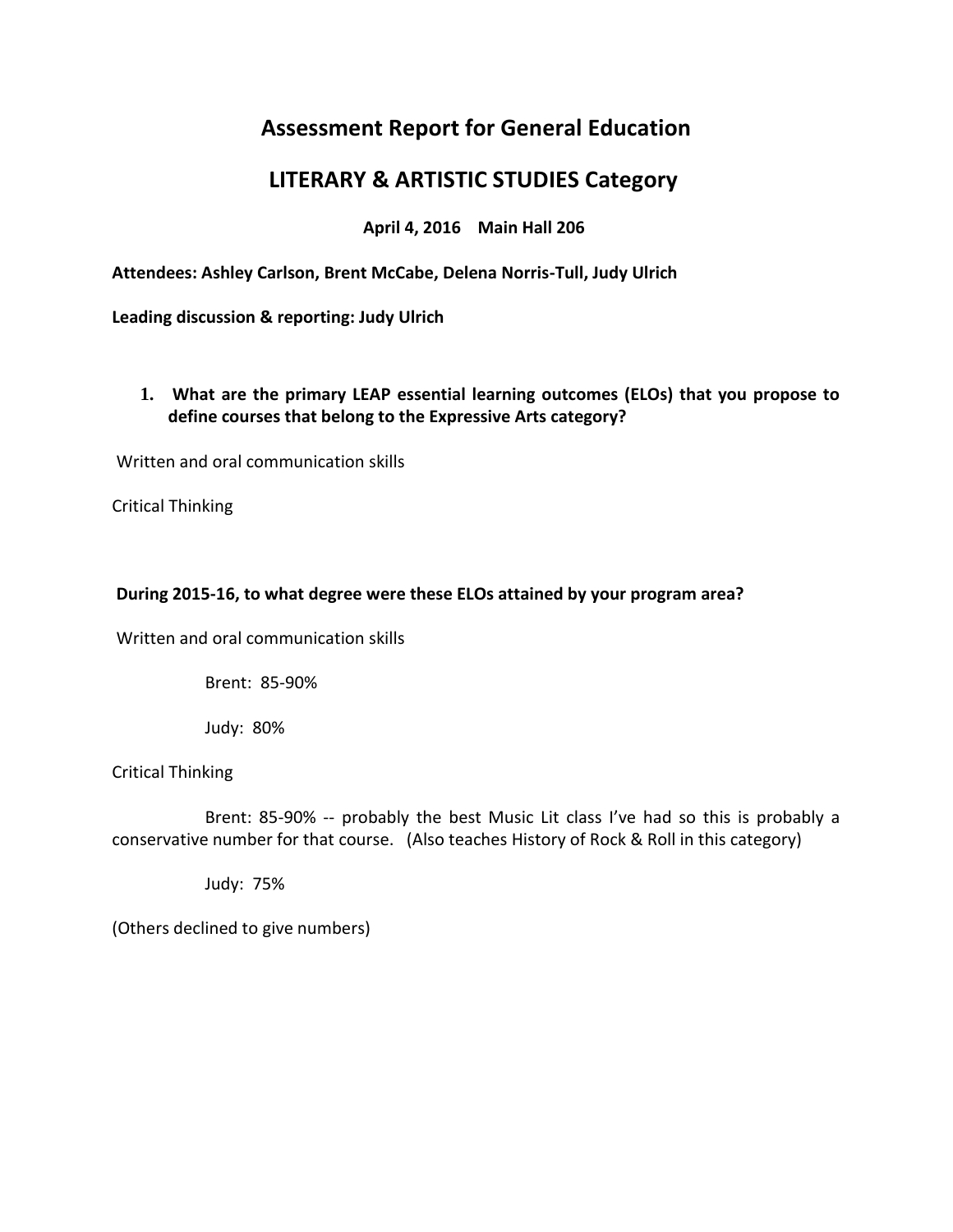# **Are there secondary LEAP ELOs that you found to be addressed in a significant number of courses that belong to the LITERARY AND ARTISTIC STUDIES category?**

Not yet – agreement that we need to focus on the two for now (actually there are three, since oral and written communication are basically two separate items).

### **What other data did you discuss and what conclusions did you reach?**

(Judy's notes – This part of the discussion was the most productive component of our meeting, it seems – and we spend most of our time on these matters: what we did that was successful – or not – what we might do in our next classes, clarifying for students (and ourselves and our peers, what ELO assessment means, and the like. )

English teaches only three General Education classes that have multiple sections: WRIT 101, LIT 110, and CRWR 240. Of these classes, LIT 110 was taught for the first time this year so both instructors, Bethany Blankenship and Ashley Carlson, constructed their own syllabus using various outcomes offered by the LIT matrix on the BOR Transfer website. Because the LIT matrix offered no consistent outcomes in LIT 110, Ashley and Bethany consulted and shared outcomes.

I believe we also need to clarify that it's most helpful if all faculty who teach courses during given the academic year in this category contribute to these discussions.

 $Ashley -$  used quantitative assessment in Lit 169 – such as historical links to JANE EYRE, SHERLOCK HOLMES, LORD OF THE RINGS, HARRY POTTER, as well as contemporary links; 1890's newpapers to SHERLOCK; used MLA elements in scoring rubrics, too. Links to fan fiction, too.

Brent - In both History of R & Roll and in Music Literature -- Lots of facts and knowledge in the beginning of the block. I do concert reviews (which didn't work so well in R&Roll History this time so I might change the rubric for this particular class. The didn't follow it as they didn't understand it, and they focused on book report and wikipedia style info.) These are either 4 short essays or a longer one and 3 short ones. . . or an option. Oral presentations, too; some are team presentations; at least 2 formal oral presentations, with informal lead-ins or practice presentations.

Score assignments, etc. with rubrics using different proficiencies. Use Bloom's taxonomy.

Sometimes constructed own tests, some rubrics.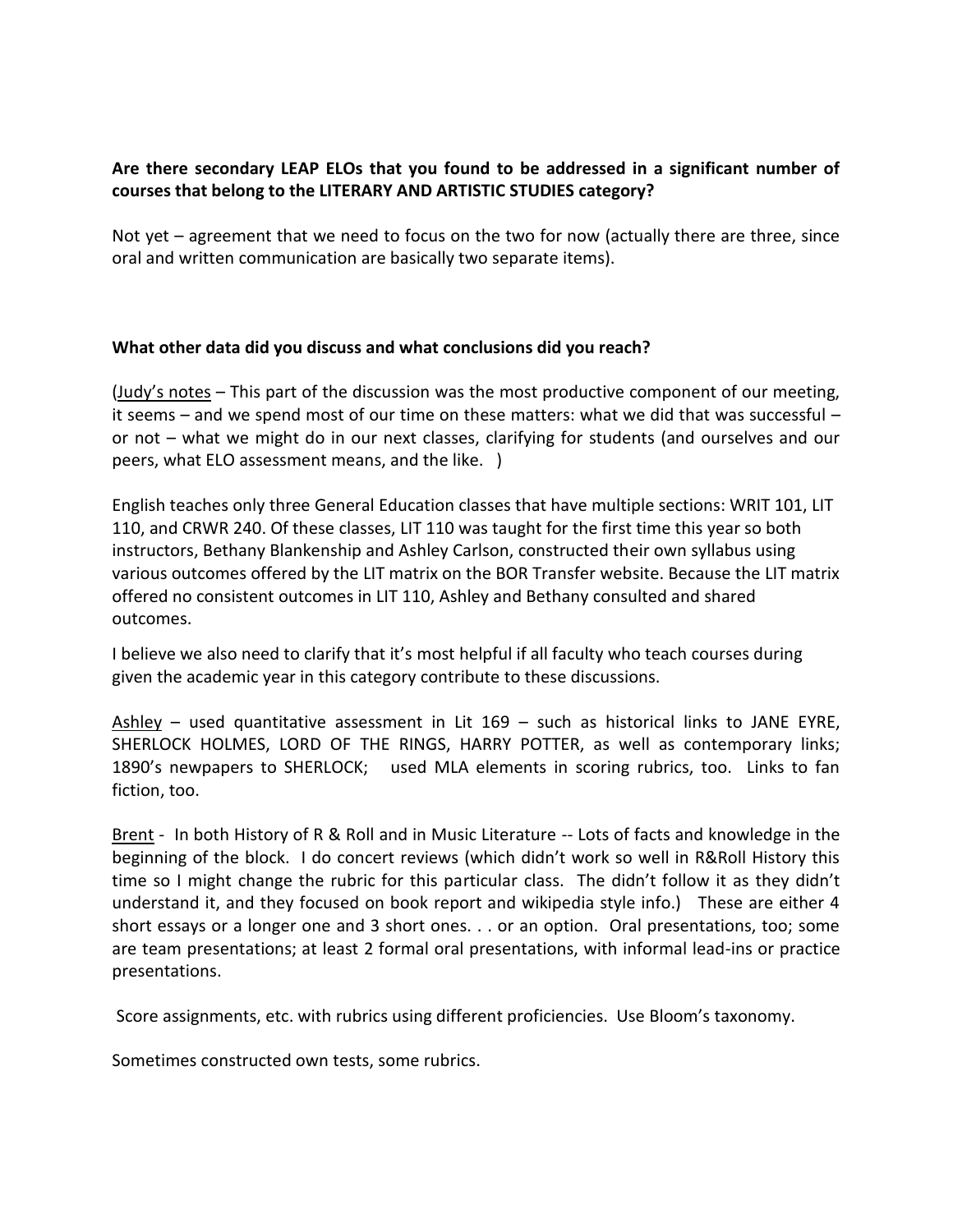Integrate music to science & just about everything. For example, "classical" to R & Roll. Making connections, strong critical thinking. American History – e.g. Industrial Revolution and great migrations connected to Rock and Roll. Leap Outcome connections very high in this course, too. "Essential Questions" covered. Connecting disciplines; this time around I had to make connections.

Delena – PHIL 241: had about 50% freshmen and 50% sophomores through seniors. She scaffolded critical thinking items within rubrics, and then added more of these items on critical thinking for the last paper . . . . Used the Ed rubric for written and oral comm skills, but didn't assess it that thoroughly because I didn't teach it directly. Not going to push oral communication too much (keep with "practice and not fainting) as two ELO's are enough (that is, oral communication is essentially a third ELO).

I added APA rubric format to the writing skills scoring rubmis; I will add MLA rubric to the appropriate courses, too.

Judy – ARTH 160: Direct instruction of critical thinking skills includes analyzing art work of notable artists, peers' work, own work, and arts events on campus. . . students read about and discuss what critical thinking is, in-class practice, criteria for analysis. Textbook has some material, too. Only two formal essays and two essay exams, so not much data within 18 days. Similar processes with oral and written communication. "Bar is raised" as weeks progress (for students to demonstrate – both ELO's

(Judy's note – Since this meeting I have thought about trying to align scoring rubrics for some graded activities, across different classes in this category, and have asked Delena if she'd like to give it a try next year, perhaps in both critical thinking and communication skills. Perhaps, too, we can try similar direct teaching activities in these areas, so we reinforce common terms, build upon skills from one semester to the next – perhaps this can be a discussion via email over the summer and at our August meeting.)

#### **List the action items for your program area:**

Delena: In Hist and Philosophy of Science, since I have all levels (e.g. freshmen through seniors, I have four levels of proficiency – so I'll use that.

All: agree to share rubrics.

Ashley: English upper division courses – the rubrics and expectations are higher. The categories are the same but percentages change. Her rubrics have solid criteria.

All: None of us seem to directly grade group work, so perhaps we should come up for something, commonly used, for that.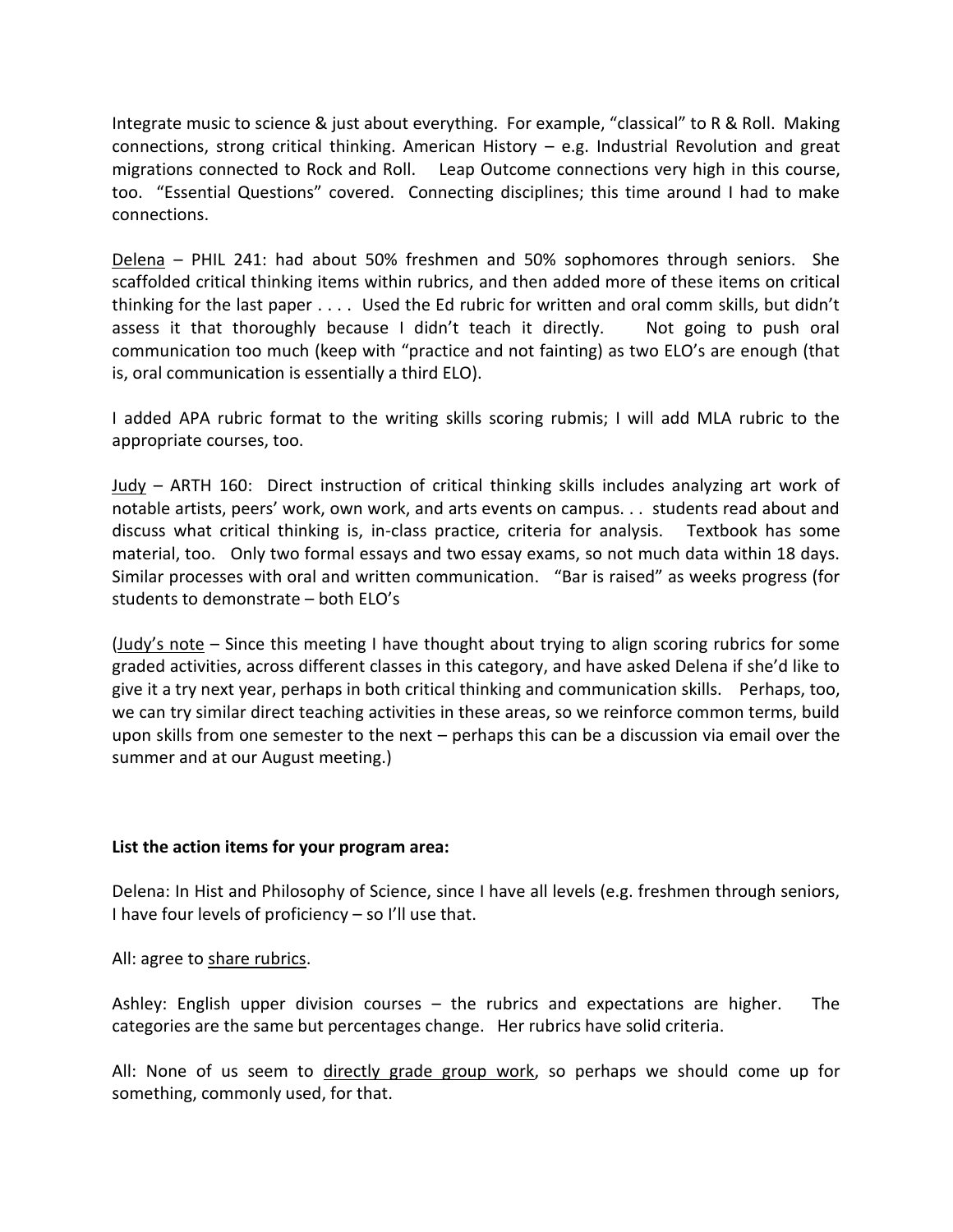## **Describe any follow-up plans and actions from the previous assessment cycle in your program area:**

Delena: I'd like to do more direct instruction for oral presentations – I'll try

Judy: Overall, in any gen ed course which identifies (as an ELO) and assesses written and oral communication, I'd like to see more direct instruction

## **Do you have any recommendations for items that need action above or outside of your General Education program area?**

Improve the following:

- library budget
- faculty development funds
- support for guest teachers, artists, etc.

#### **Were there any other issues and concerns you discussed?**

Need to get together again before syllabi and assessments are "solidified" before fall.

Need to encourage others to directly participate in these efforts.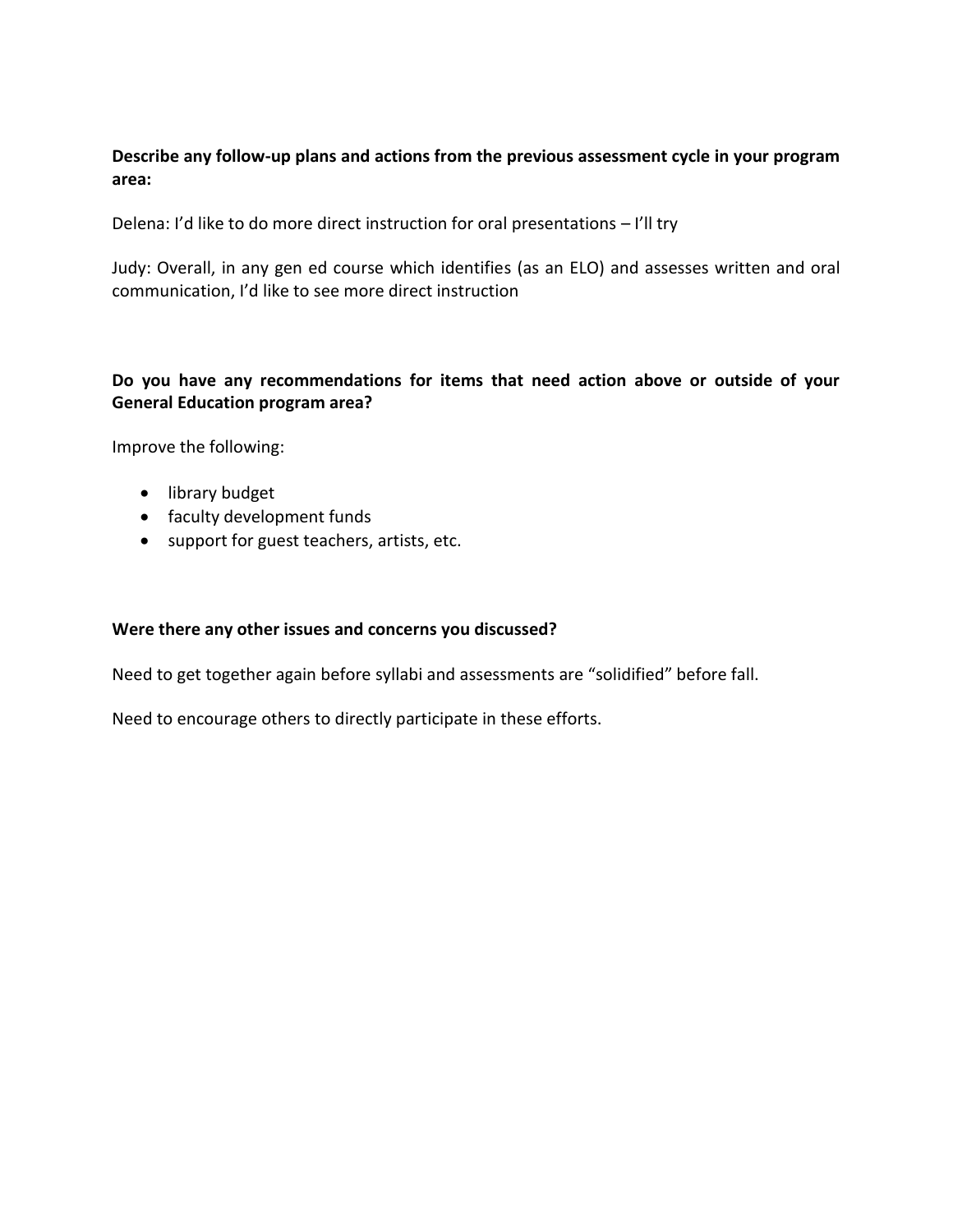# Assessment Report for General Education Categories

**General Education Category**: Mathematics

**Time & date of meeting**: March 23, 2016, 3:30

**Attendance**: Eric Dyreson, Debbie Seacrest, Tyler Seacrest, Liz Vandree, Eric Wright.

#### **What are the primary LEAP essential learning outcomes (ELOs) that define courses that belong to your general education category?**

Quantitative Literacy (QL) Problem Solving (PS) Inquiry and Analysis (IA)

#### **To what degree were these ELOs attained by your program area?**

Performing a wide array of calculations is an important and necessary building block in QL, PS, and IA, and we felt this aspect of the ELOs were met. Depending on the instructor, other aspects of these ELOs could use further improvement. Examples needing improvement include creating correct mathematical representations of story problems (QL), adopting the right theoretical framework for attacking a problem (IA), and evaluating a solution (PS). When we did meet these learning outcomes, we wished we could cover a wider breadth of topics and not sacrifice any of the calculation-based fluency.

**Are there any secondary LEAP ELOs you found that were addressed in a significant number of the courses from your general education category?**  Not at this time.

**To what degree were these ELOs attained by your program area?** Not applicable.

**What other data did you discuss and what conclusions did you reach regarding that data?** We didn't discuss other data at this time.

# **Based on data that you analyzed and conclusion you drew from this analysis, list all items that were chosen for action by your program area:**

In regards to improving our attainment of the ELOs, we talked about reorganizing a course so that issues that we indicated could use improvement are constantly being thought about and practiced right alongside the calculation based building blocks of the course. We also talked about how experiential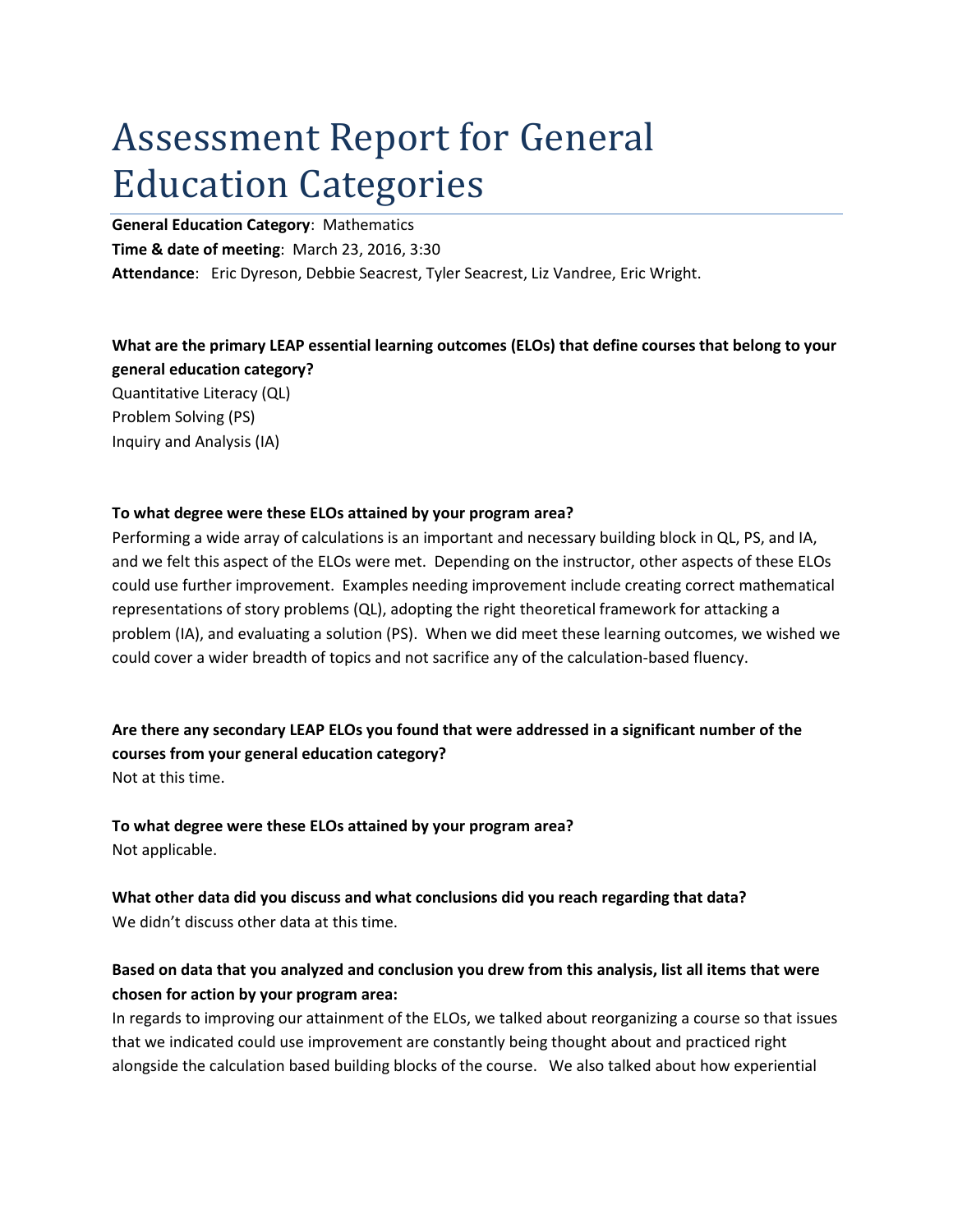components, such as students taking data outside of course, can give context, build intuition, and ultimately help students understand these issues.

We talked about how we wanted to make it more explicit to students of the course through our course syllabi the meaning and purpose of the ELOs, exactly how they tie into the course outcomes, and how the ELOs will be assessed within a given course. Also through our course syllabi, we wanted to emphasize how each course meets the university mission of using concentrated experiential education.

We had a discussion regarding how we wanted to improve our assessment in the future. We decided it would be a good first step to have all the instructors identify or create problems and assignments that measure learning outcomes that match well with the ELOs. After assessing student work, we will tally up the scores and bring them to the yearly mathematical general education assessment meeting. However, this may require us more precisely defining what we mean by QL, PS, and IA in the context of our discipline, and more thoughtfully mapping our course learning outcomes to the ELOs.

**Describe any follow-up on plans and actions from the previous assessment cycle in your program area.** Like we mentioned in the previous assessment cycle, we want to continue to have discussions of specific examples of assignments and student work that embodies the ELOs, so that we have a better collective sense of what they mean, what it looks like to attain them, and how to better structure our classes to attain them.

# **Provide any recommendations for items that require resources outside the control of your general education program area or require action on behalf of another general education action area (or academic unit).**

We greatly appreciate the IT department continuing to support our mathematical software such as *Mathematica* and *Matlab*, and continuing to build internet and wireless infrastructure to support use of these programs.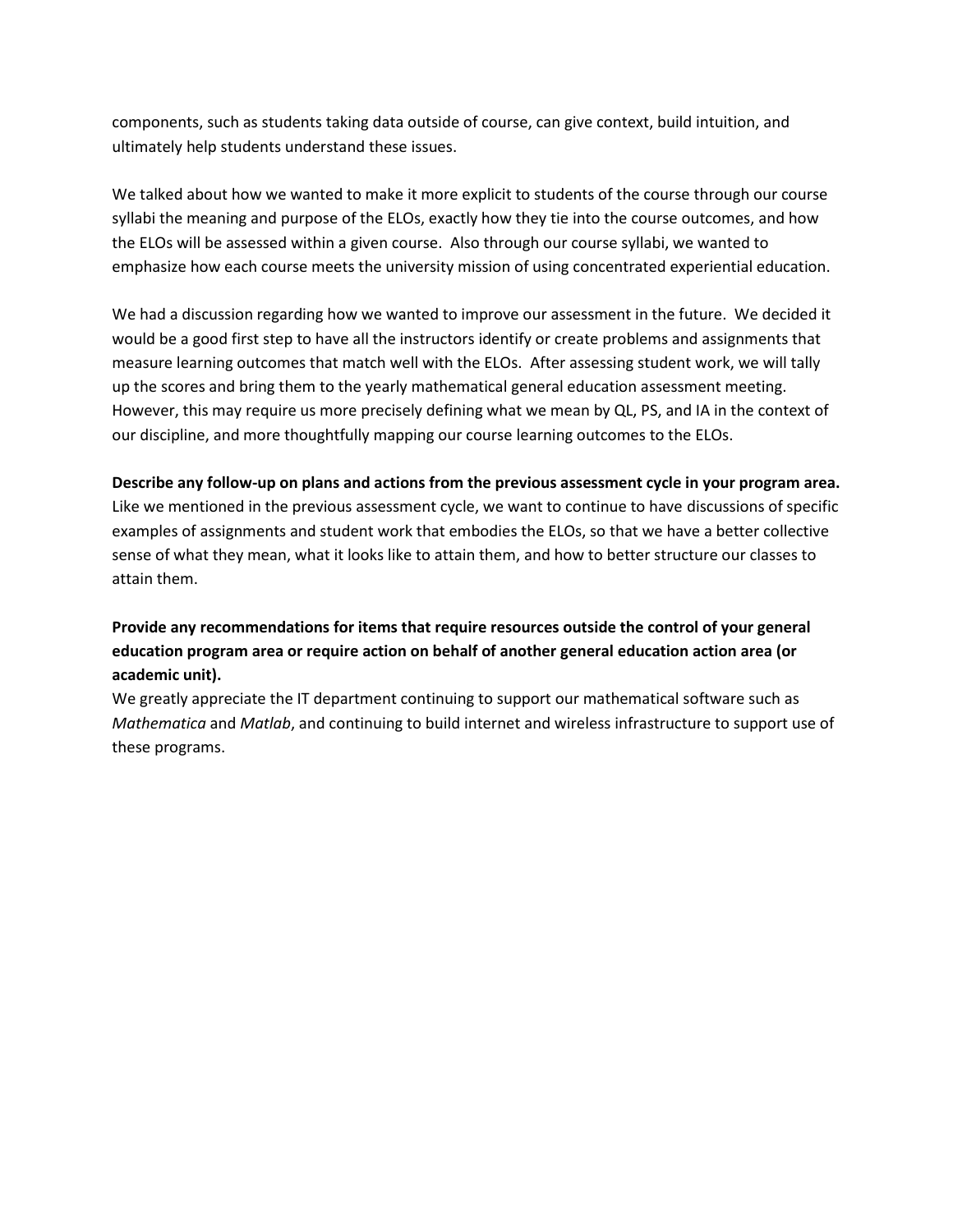# **General Education Committee Annual Assessment Reporting Form**

#### **(Upload to Moodle by End of Block 7 of each year)**

**MM/DD/YY** of Completion:  $04/5/2016$ **Person Preparing Form:** Steve Mock (name); \_\_\_\_\_\_\_\_\_\_\_\_\_\_\_\_\_\_\_\_\_\_\_\_\_\_\_\_(signature)

**1) Attachments:** Table of results for Natural Sciences Gen Ed courses. Results were generated by selfreporting of professors within Natural Sciences (Env. Science and Biology).

#### **2) Names of Faculty Actively Participating in Annual Assessment:**

Wendy Ridenour, Mike Morrow, Craig Zaspel, Karl Ulrich, Swede Troedson, Steve Mock

#### **3) LEAP Essential Learning Outcomes Assessed:**

Inquiry and Analysis, Critical Thinking, Problem Solving

#### **4) Means of Assessment:**

Project reports, exam questions/problems, oral presentations, lab reports

#### **5) Brief Commentary:**

There was no survey data taken this year so data was not easily available, easy to compile, or uniformly submitted.

As a group, we have now agreed that we will always include three ELOs into each of our courses: Inquiry and Analysis, Critical Thinking, and Problem Solving.

The results we were able to compile this year show results consistent with last year: 70-90 of the students achieve the designated ELOs in the Natural Sciences General Education courses.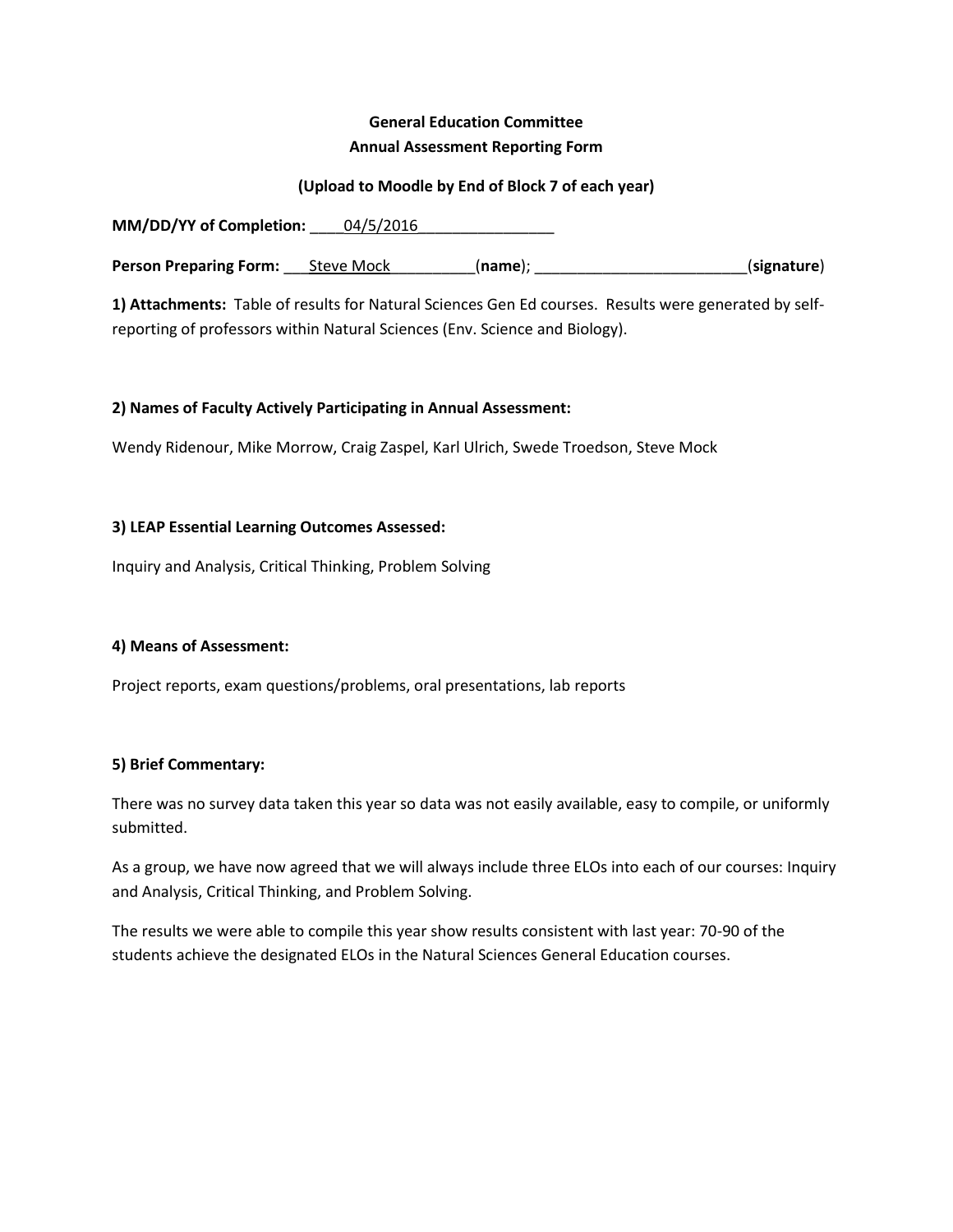#### **6) Area/s for Targeted Improvement:**

a. Most importantly, we believe that there should be some form electronic survey so that data can be easily and uniformly submitted, accessed, and compiled.

b. Each Natural Science Gen Ed class should be sure to assess each of the three ELOs.

c. Ensure that all course syllabi include ELOs as well as SLOs mapped to the appropriate ELOs.

d. Ensure that all Gen Ed classes assess these ELOs and report the results on the (not currently available) electronic survey instrument.

#### **7) Plan/s to Implement and Assess Targeted Improvements:**

Members of the group agreed to place additional effort into the above areas 6b-d.

#### **8) Financial or Other Resources Necessary to Facilitate Planned Improvements:**

No significant resources are necessary but we would like to see that whoever creates and maintains the assessment surveys tailor the surveys to each Gen Ed area (i.e., Natural Sciences) to help ensure consistent selection of ELOs. We would also like to receive back the results of specific course surveys to each instructor.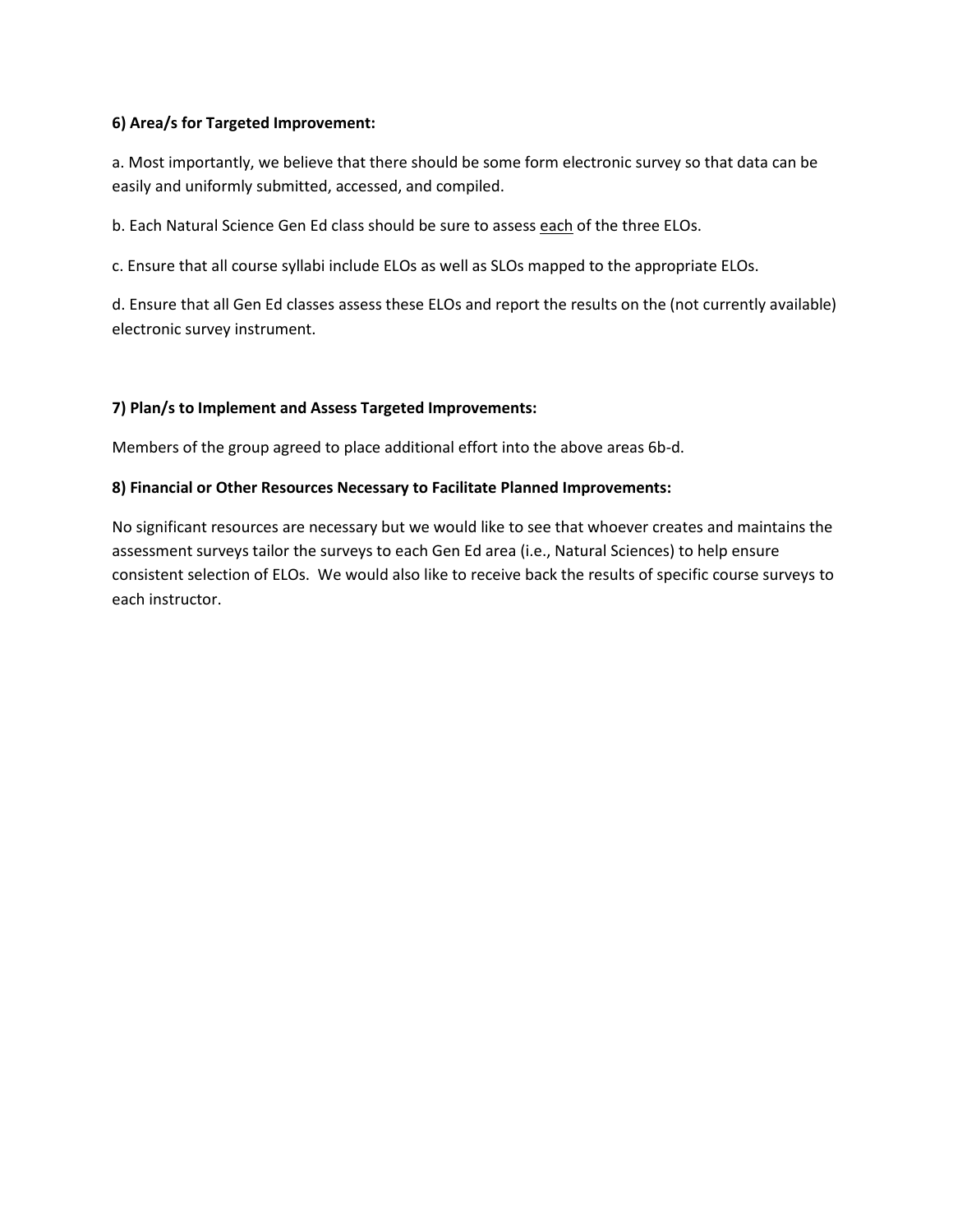# Natural Sciences General Education Assessment Data for AY 2015-16 April 5, 2016

The following are data that were submitted by individual instructors as there was no electronic survey instrument in place. Each instructor determined themselves how to assess the Essential Learning Outcomes and what constituted a measure of each student meeting (or not) the outcome).

Essential Learning Outcomes assessed: Inquiry and Analysis (IA), Critical Thinking (CT), and Problem Solving (PS). Data shown indicated percentage of students achieving each outcome.

| <b>Block</b>   | Instructor  | 18A   | СT    | <b>PS</b> |
|----------------|-------------|-------|-------|-----------|
|                |             |       |       |           |
| 2              | Zaspel      | 89    | 82    | 87        |
| 3              | Zaspel      | 93    | 75    | 85        |
| 6              | Morrow      | 81    | 81    | 81        |
| $\overline{2}$ | Ridenour    | 94    | 82    |           |
| 4              | Gilbert     | 70-90 | 70-90 | 70-90     |
| 5              | Gilbert     | 70-90 | 70-90 | 70-90     |
| 1              | <b>Mock</b> | 63    | 85    | 55        |
| $\overline{2}$ | Mock        | 92    | 83    | 70        |
|                |             |       |       |           |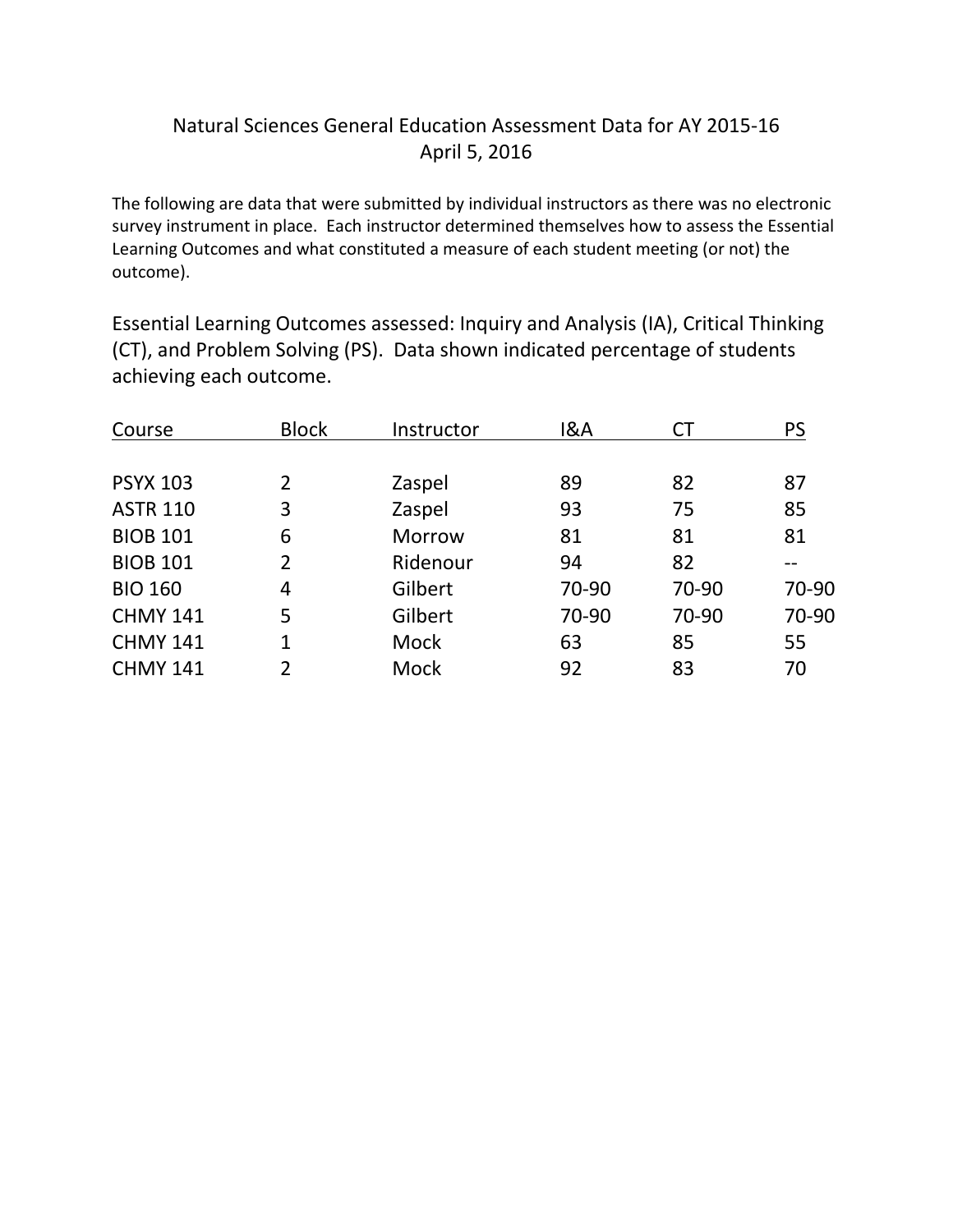#### **General Education Committee**

#### **Annual Assessment Reporting Form**

#### **MM/DD/YY of Completion:** 18 May 2016

#### **Person Preparing Form:** O. Alan Weltzien, Shane Borrowman

### **1) Names of Faculty involved with Assessment of Written Communication:**  W. (Jed) Berry Bethany Blankenship Shane Borrowman Ashley Carlson Sally Cobau Francis Davis Teresa Pletch O. Alan Weltzien

- **2) LEAP Essential Outcomes Assessed:**  Written Communications Inquiry and Analysis Foundations for Lifelong Learning
- **3) Means of Assessment:**  Student Essays

Student Projects Course Syllabi Reports on Final Grades

#### **4) Analysis:**

Instructors of WRIT 101 once again reported attaining, with an overwhelming majority of students, the three primary ELOs, with a slightly lower level of attainment or satisfaction with Foundations of Lifelong Learning. I again determined that two secondary LEAP ELOs— Information Literacy and Critical and Creative Thinking—form a routine part of instruction and pedagogy in WRIT 095 and 101. With these two secondary ELO's, a lower level of attainment was recorded (but one that indicates more than a majority level of satisfaction).

As with two years ago, this group emphasized the crudeness of the formerly used Survey Monkey instrument for data collection regarding WRIT 095 and 101 and ELOs. We've reviewed, again, the value of teaching some practical skills in 095/101 as well as the desire to avoid clichéd, polemical topics in this course. We continue to visit about the advantages and disadvantages of common topics and the relation of this class to the needed "culture of college" kind of freshman seminar (UMW having had a skills-based transition course at certain times in the near past).

In Writing, specifically, and English courses, generally, experiential education forms the foundation of our work at Montana Western. In WRIT 095 and WRIT 101, plus generaleducation courses like CRWR 240 Introduction to Creative Writing, students master the skills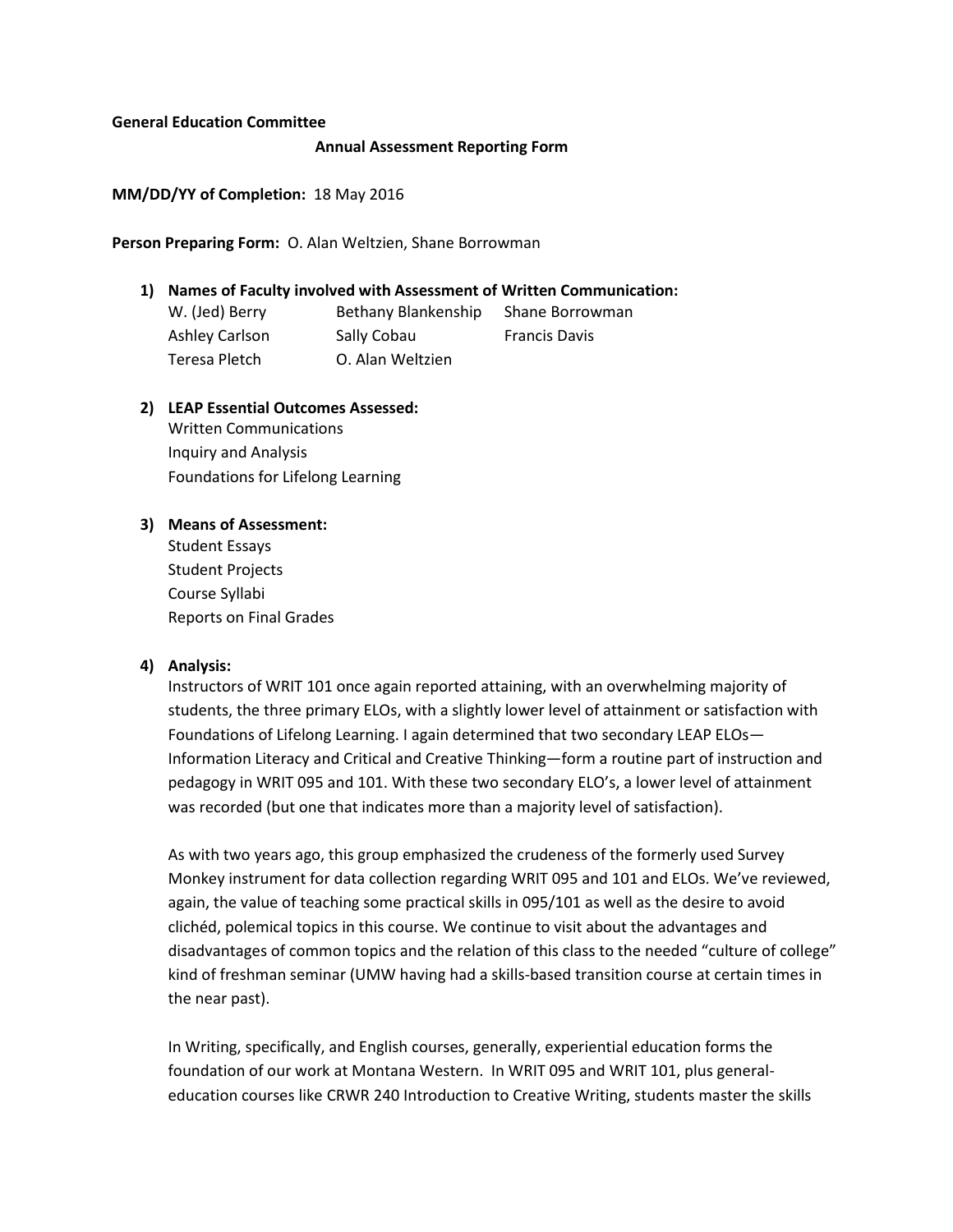employed by professional writers, including peer-review activities and the formal preparation of/presentation of written work in academic and non-academic settings.

Beyond WRIT and CRWR courses, students engage in a wide range of experiential-learning activities in their other general-education classes in English (best exemplified by prompts taken directly from the appropriate syllabi).

#### *from* LIT 110 Introduction to Literature:

In her textbook, Kelly Mays writes, "Rather than talking *about* things, [writers] bring them to life for us by *representing* experience, and so they *become* an experience for us—one that engages our emotions, our imagination, and all of our senses, as well as our intellects.

#### How specifically can a literary work do this for you?

In this class, experiential learning means learning to think like critical reader: that is, you must understand how literature applies to your own experience. By exploring the question, How do I experience literature, you will learn how literature creates experiences for you. As we've learned throughout this course, literature often has common threads running through it, no matter which author produced it. Writing this essay gives you the opportunity to understand on a deeply personal and critical level just how connected your experiences are to the world through its literature.

#### *from* LIT 274: Geoffrey Chaucer and the Manuscript Tradition:

For your manuscript project, you will write an explication (at least 5 pages) AND illuminate at least 5 lines of medieval poetry or prose. This assignment is designed to encourage both your creative and critical sides, the combination of which will lead you to a deeper understanding of the cultural context in which medieval writers composed.

An explication is an explanation; that is, you'll thoroughly explain the meaning YOU find in the words and figurative language used by the writer. The lines you choose to explicate will be the lines you illuminate…ah, experiential learning.

#### *from* LIT 285: Mythologies:

Remnants of ancient myths are present everywhere today from our cars (Honda Odyssey) to our on-line bookstores (Amazon). But beyond just the titles of myths and their characters' names, mythological themes and concepts, now, more than ever, make up the majority of film and book plots. The hero's journey, in particular, is told again and again.

Why do certain ancient myths keep getting retooled and retold? Because myths matter.